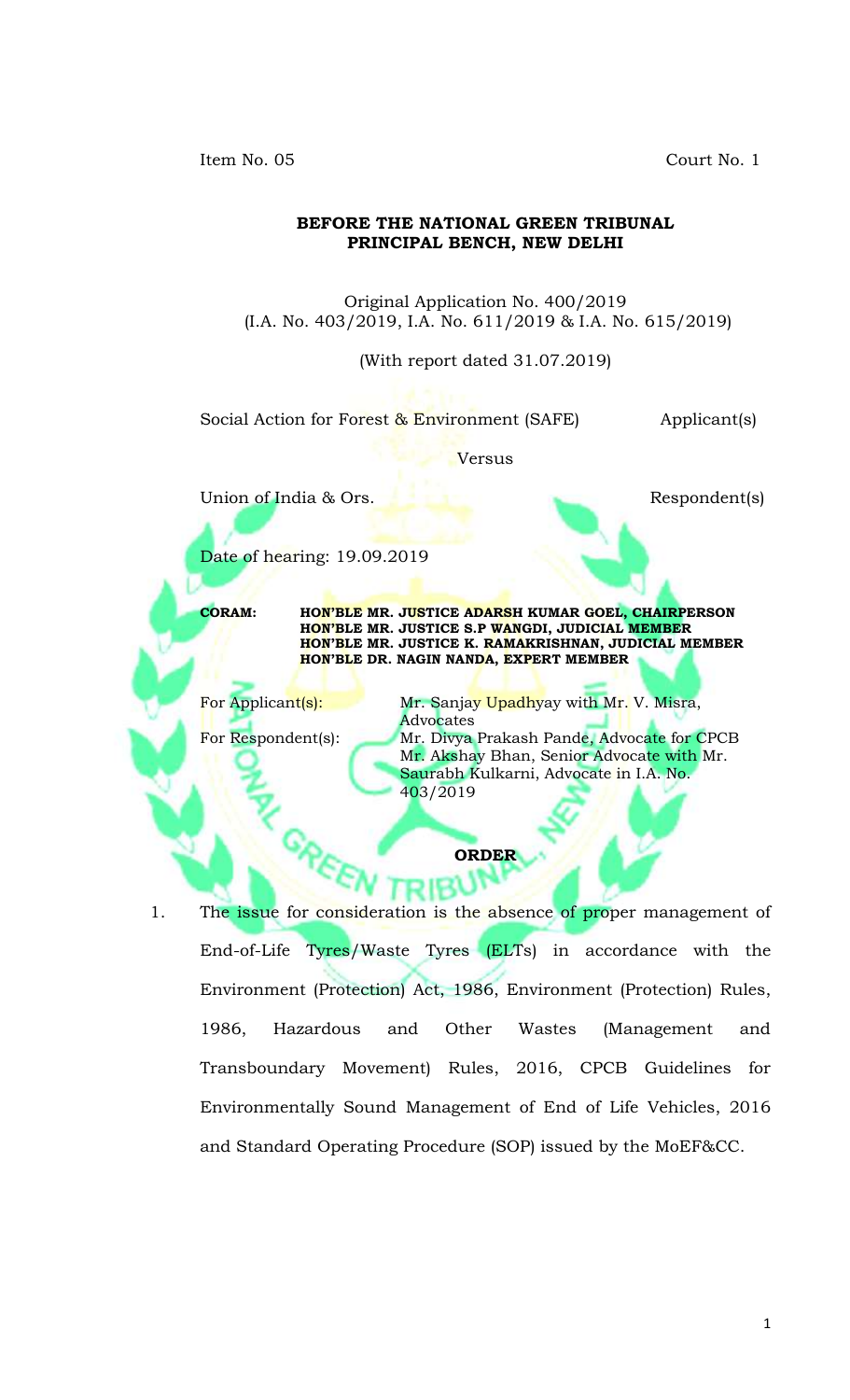- 2. According to the applicant, use of waste tyres by the Pyrolysis industry operating in the country which are engaged in producing inferior quality 'pyrolysis oil', pyrolysis gas (pyro gas), solid residue (char), carbon black and steel through the pyrolysis process needs to be banned to prevent environmental damage. The activity emits highly carcinogenic/cancer-causing pollutants such as polycyclic Aromatic Hydrocarbons (PAH), Dioxin, Furans and Oxides of Nitrogen which are extremely harmful to the respiratory system.
- 3. Vide order dated 25.04.2019, the Tribunal sought a report from the Central Pollution Control Board (CPCB) about the status of compliance of Rules on the subject and remedial measures required. The Tribunal noted the following prayers in the matter:
	- a. There should be a complete ban of ELTs in Pyrolysis Industries **"**due to non-implementation of the existing laws by the Pyrolysis Plants resulting in adverse environmental impact;
		- b. A comprehensive performance assessment of pyrolysis industries should be ordered to be done through the SPCBs or an independent agency in order to gauge the magnitude of the problem at hand; **Fig.**
		- c. The principle of Extended Producer Responsibility (EPR) must be made mandatory for tyre manufacturers as well as tyre importers;
		- d. A set of Guidelines for alternative environment friendly uses of ELTs must be immediately framed based on global best practices;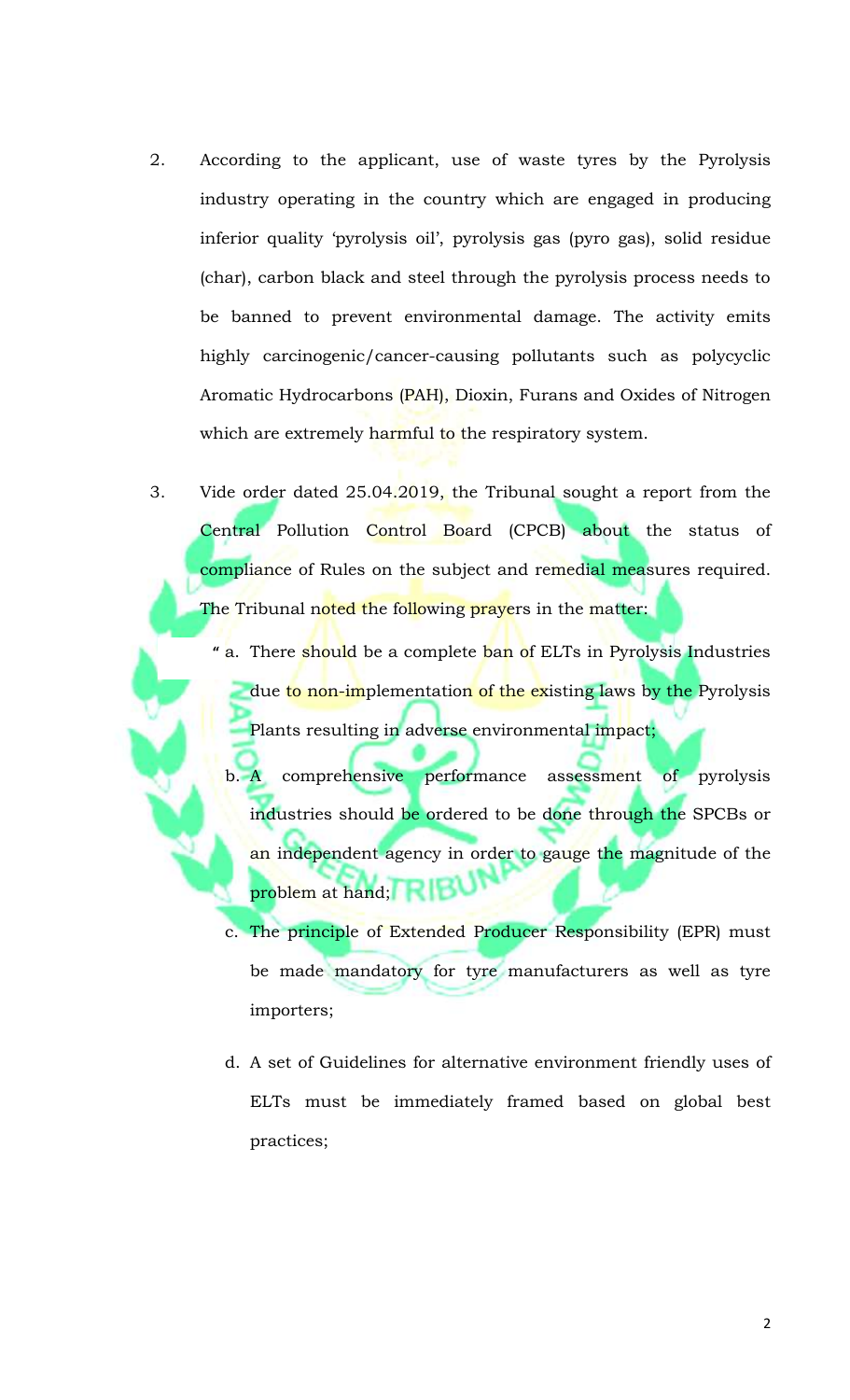- e. A comprehensive time bound implementation plan be put in place for ELTs in conformity with various laws, Rules and Guidelines on Waste Tyres, to be executed by a Task Force."
- 4. Accordingly, a report has been filed by the CPCB on 31.07.2019 to the effect that there are 637 tyre pyrolysis units in 19 states of the country. Out of 637 tyre pyrolysis units, 251 units are complying, 270 units are not complying and 116 units are closed. In most of the cases, it was observed that the reason of non-compliance is not meeting the criteria of SOP of MoEF & CC and the consent conditions issued by the SPCBs/PCCs. In case of non-compliances actions have been initiated in the form of closure directions or time specific directions for improvement or notices for compliance. The remedial measures sugg<mark>est</mark>ed are as follows: **s**

## *"Remedial Measures:*

*The following remedial measures are suggested for addressing the environmental concerns in the tyre pyrolysis units:* 

- *1) Only continuous tyre pyrolysis units be allowed and all the units having batch process be asked to switch over to continuous process within a given time frame of one year and till the time of conversion their operation be stopped;* 
	- The feed to the continuous reactors should be in the form of *tyre chips and mechanical feeding system with air lock arrangements so that no air enters in the reactors.*
- *3) The unit should install packed bed scrubber for control of gaseous emission and reduction of odour;*
- *4) The tyre pyrolysis units should strictly follow the Standard Operating Procedures (SOPs) issued by MoEF& CC for continuous process and the consent conditions issued by SPCBs/PCCs."*
- 5. The report has also annexed Standard Operating Procedure (SOP) issued by the Ministry of Environment, Forest and Climate Change (MoEF&CC) dated 24.11.2015 to the effect that 'batch process' leads to carbon spillage and exposure of workers. Some explosions have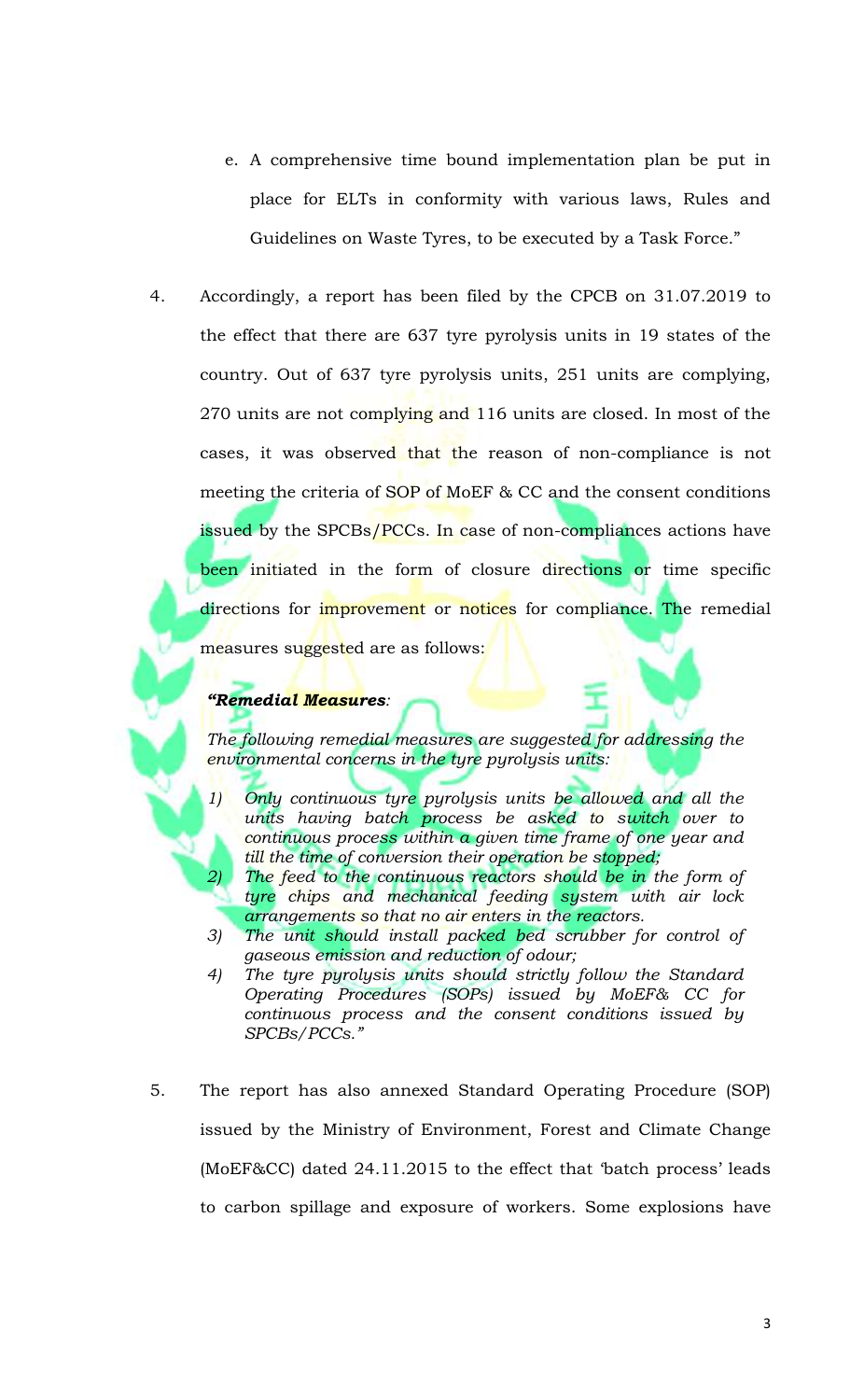also been reported. Such process has major shortcomings. The recommendation is that the batch process should be switched over to 'continuous process' within one year. We are informed that that CPCB is going to issue a direction under Section 5 of the Environment (Protection) Act, 1986 directing switchover to 'continuous process' within one year.

6. Our attention has also been drawn to SOP on 'import and recycling of waste pneumatic tyres' to the effect that said tyres fall in Hazardous Waste Rules. Import thereof needs to be restricted to the actual users having requisite consent. It is also pointed out during the hearing that the State of Punjab issued order dated 15.11.2014 for the Location and Siting for Waste-tyre based Pyrolysis Plants and Pollution Prevention/Safety measu<mark>res</mark> to be adopted by such units.

7. In view of above, it is clear that Pyrolysis process involves high level of pollution and also adversely affects the health of the workers involved in the process. The matter being covered by the Hazardous Waste Management Rules, there is need for restrictions on import and to regulate location of such units in the light of the carrying capacity of the area.

8. Accordingly, CPCB may issue appropriate directions on the subject after due consideration of the issue. The directions should also deal with the restrictions on import so as to ensure that India does not become a dump yard for highly polluting hazardous waste material from other countries and also to ensure that health of the workers involved in the process is duly safeguarded.